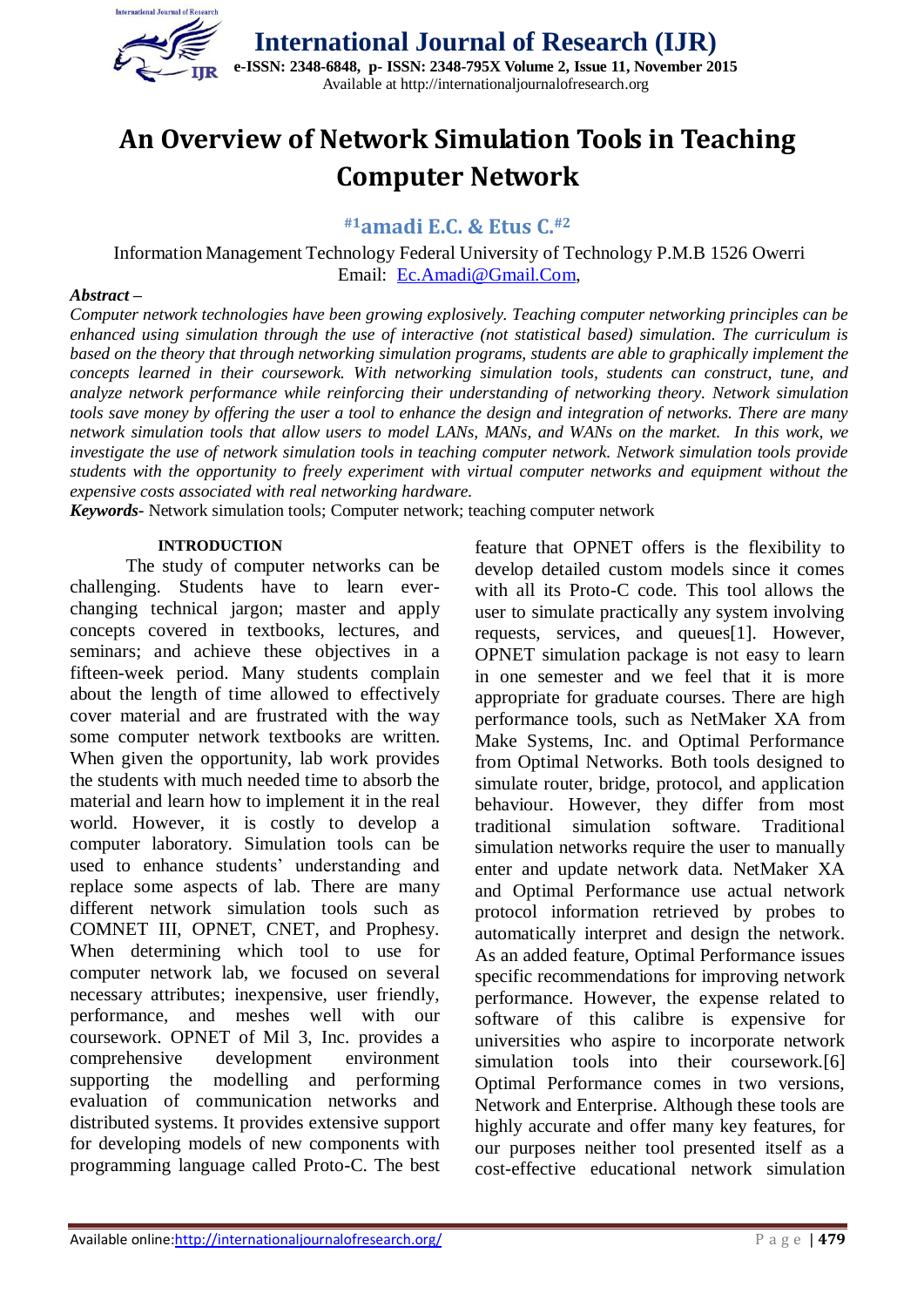

tool. Our coursework does not necessitate a need for the probes that both applications boast contribute to their amazing accuracy in the collection of data. Many of our labs are centred on teaching the student how to build their own network using data they collect and construct themselves. Secondly, Optimal Performance's ability to recommend network improvements was another feature to Clashed with our educational aims in this course. The exercises are structured to test the student's understanding of performance issues within a network; therefore, Optimal Performance did not meet our needs as an educational tool. The labs and exercises are structured with the intent of getting students to analyze and evaluate network performance and, therefore, to decide for themselves what methods are best to improve networks. Furthermore, we preferred a less expensive application to use for our labs. CNET is a network simulation tool that allows experimentation with various OSI/ISO Networking Reference Model layers, such as the data-link, network, and transport layers. Developed by Dr. Chris McDonald, a professor at the University of Western Australia, CNET is supported by many UNIX and UNIX variants; however, a Windows-based version is still under development. CNET supports a model of networking in which nodes representing either workstations or routers are connected by pointto-point links not by shared physical media, such as buses or rings . It requires network protocols to be written in either the K&R or ANSI-C programming language and supports their execution within a single UNIX process. Although CNET fostered many of the attributes we were looking for, the complexity associated with a command line interface when compared to a GUI interface led us to consider future work with this tool; but our current work compelled us to search for a simpler program. COMNET III provides an integrated, graphical environment for modelling and performance analysis of computer networks. It allows the user to interact with the model during execution. Students are able to graphically display traffic modelling patterns, use realistic network objects to reflect real networks, and apply the concepts discussed in lecture. COMNET III contains a standard Windows <sup>™</sup> interface for building network models. Its GUI interface includes a palette that comprises all of the objects used for manufacturing network models, a standard menu format from which you may activate pull down menus that encompasses most of the windowed applications. Its menus are fairly simple to navigate through, and COMNET III includes a complete and thorough reference manual as well as online technical support.

# **COMNET III**

COMNET III provides detailed modelling of network object logic. An object's I/O subsystems, databases, and the applications that run on the systems can be simulated using this tool. Through the usage of the user's description of the network, its routing algorithms, and workload, COMNET III simulates the operation of the network and provides measurements of network and modular performance. COMNET III was developed using the programming language MODSIM II with an object-oriented design. It was designed with several objects whose characteristics could be modified to match those of real network objects. With COMNET III you can create a variety of network architectures, including LANs, WANs, packet switching, ATM, frame relay, and so on. Moreover, you can define different network topology, such as Ethernet, Token Ring, and Token Bus [9]. Transport layer protocols such as connectionoriented and connectionless-oriented protocols can be selected. The user can segregate reports by object or layer and can select the reports need to be examined. In an effort to provide accurate and realistic simulation results, COMNET III uses discrete event simulation methodology[6]. Analytical methods that develop mathematical based model cannot handle the effects of random variance. Moreover, the model should be approximated to fit the mathematical derivation. Such ability is paramount for the usage of the generated routing algorithms and tables used to model traffic on the network and between objects.

# **Uses of Network Simulators**

Network simulators serve a variety of needs compared to the cost and time involved in setting up an entire test bed containing multiple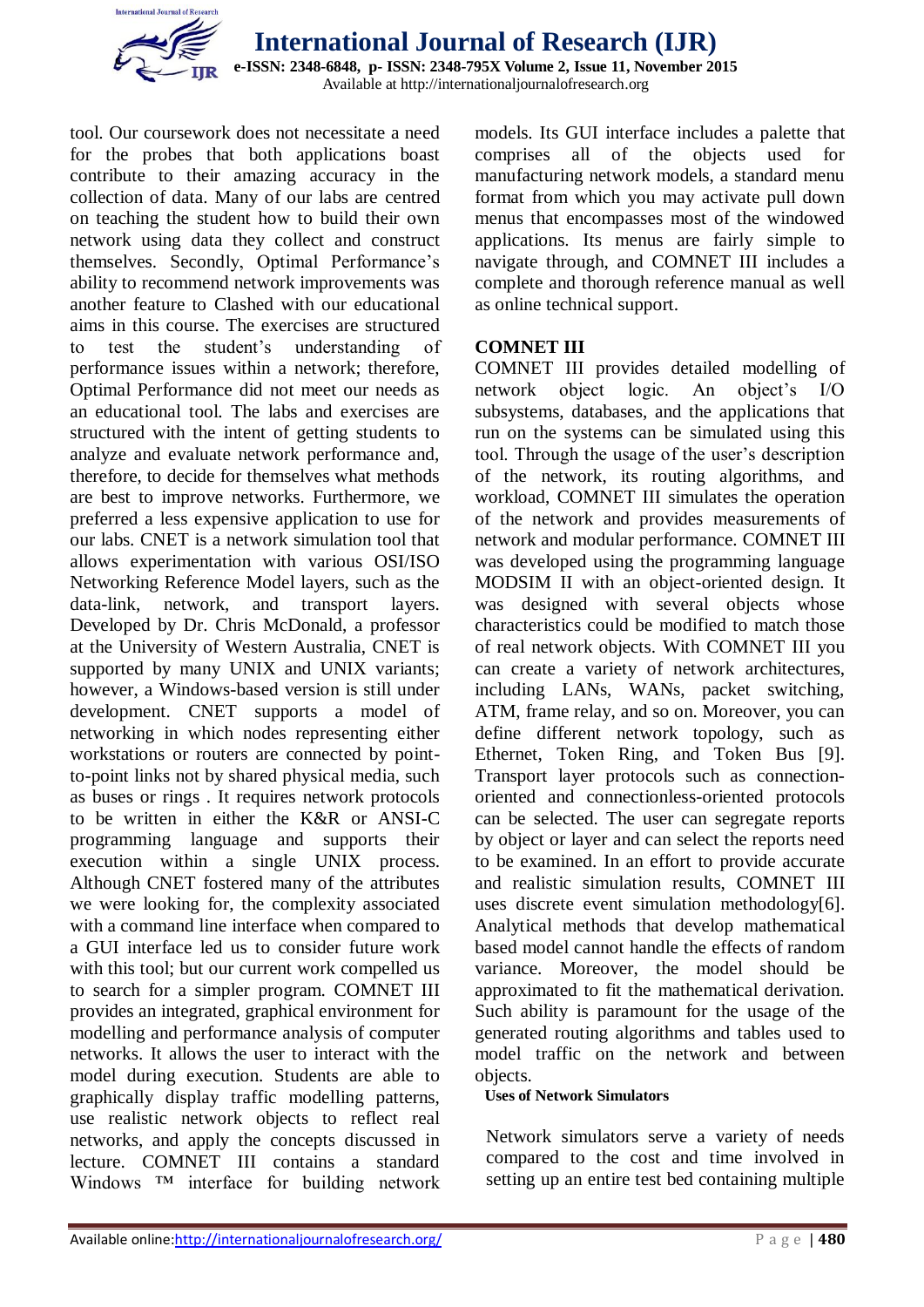

**International Journal of Research (IJR)**

**e-ISSN: 2348-6848, p- ISSN: 2348-795X Volume 2, Issue 11, November 2015** Available at http://internationaljournalofresearch.org

networked computers, routers and data links, network simulators are relatively fast and inexpensive .They allow engineers and researchers to test scenarios that might be particularly difficult or expensive to emulate using a real hardware. For instance, simulating a scenario with several nodes or experimenting with anew protocol in the network. Network simulators are particularly useful in allowing researchers to test new networking protocols or changes o existing protocols in a controlled and reproducible environment. A typical network simulator encompasses a wide range of networking technologies and can help the user to build complex networks from basic building blocks such as a variety of nodes and links. With the help of simulators, one can design hierarchical networks using various types of nodes like computer, hubs, bridges, routers, switches, links, and mobile unit's e.t.c

Various types of wide Area Network (WAN) technology like TCP, ATM, IP e.t.c and local area network (LAN) technologies like Ethernet, token ring e.t.c can all be simulated with a typical simulator and the user can test, analyse various standard results apart from devising some novel protocol or strategy for routing .e.t.c Network simulators are also widely used to simulate battlefield networks in network – centric warfare.

There are a wide variety of network simulators, ranging from the very simple to the complex[10]. Minimally, a network topology, specifying the nodes on the network, the links between those nodes and the traffic between the nodes. More complicated systems may allow the user to specify everything about the protocols used to handle traffic in a network .Graphical applications allow users to easily visualize the workings the workings of their simulated environment .Text –based applications may provide a less intuitive interface, but may permit more advanced forms of customization.

# **Examples of Network Simulators;**

There are many both free/open –source and proprietary network simulators .Examples of notable network simulation software are, ordered after they are mentioned in research papers

- (i) Ns (open source)
- (ii) OPNET.(proprietary software)
- (iii)Netsim.(proprietary software)

#### **Open-Source Network Simulators**

This is a list of open-source network simulators and network emulators that run on Linux or BSD.

#### **Cloonix**

The [Cloonix](http://www.brianlinkletter.com/tag/cloonix/) network simulator provides a relatively easy-to-use graphical user interface. Cloonix recommends KVM to create virtual machines but it also supports other virtualization technologies such as LXC. Cloonix provides a wide variety of pre-built filesystems that can be used as virtual machines and provides simple instructions for creating other virtual machine root filesystems. Cloonix has an active development team, who update the tool every two or three months and who are very responsive to user input.

# **CORE**

The [Common Open Research Emulator](http://www.brianlinkletter.com/tag/core/)  [\(CORE\)](http://www.brianlinkletter.com/tag/core/) provides a GUI interface and uses the Network Namespaces functionality in Linux Containers (LXC) as a virtualization technology. This allows CORE to start up a large number of virtual machines quickly. CORE supports the simulation of fixed and mobile networks.

CORE will run on Linux and on FreeBSD. CORE is a fork of the IMUNES network simulator, and it adds some new functionality compared to IMUNES.

# **GNS3**

[GNS3](http://www.brianlinkletter.com/tag/GNS3/) is a graphical network simulator focused mostly on supporting Cisco and Juniper software. GNS3 has a large user base, made up mostly of people studying for Cisco exams, and there is a lot of information freely available on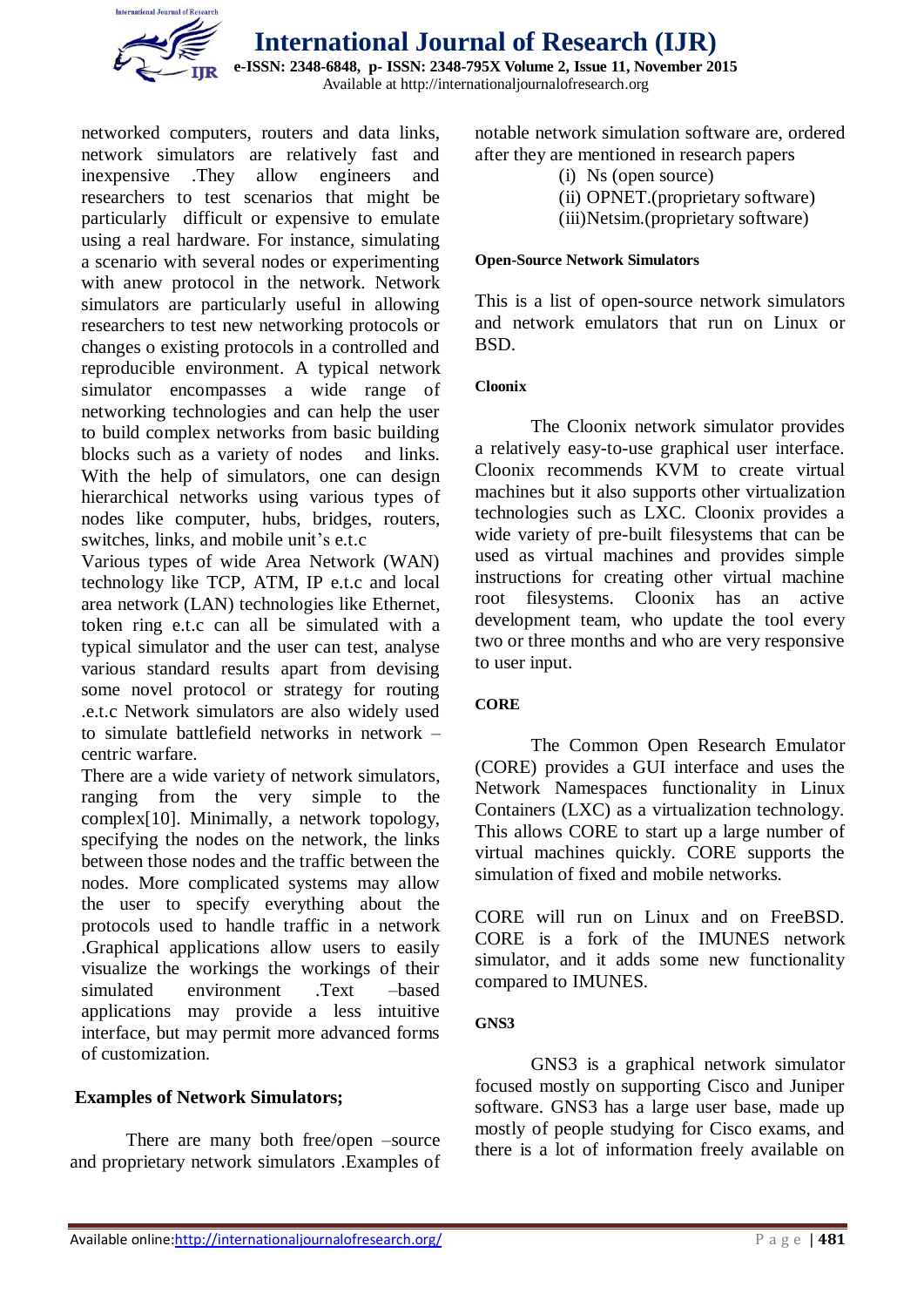

the web about using GNS3 to simulate Cisco equipment.

GNS3 can also be used to simulate a network composed exclusively of Virtual Box and/or Qemu virtual machines running open-source software. GNS3 provides a variety of prepared open-source virtual appliances, and users can create their own.

#### **IMUNES**

A team of researchers at the University of Zagreb developed the [Integrated Multi-protocol](http://www.brianlinkletter.com/tag/imunes/)  [Network Emulator/Simulator \(IMUNES\)](http://www.brianlinkletter.com/tag/imunes/) for use as a network research tool. IMUNES runs on the FreeBSD operating system and uses the kernellevel network stack virtualization technology provided by FreeBSD.

IMUNES supports a graphical user interface. It appears to work well and offers good performance, even when running IMUNES on a FreeBSD system running in a Virtual Box virtual machine.

#### **Mininet**

[Mininet](http://www.brianlinkletter.com/tag/mininet/) is designed to support research in Software Defined Networking technologies. It uses Linux network namespaces as its virtualization technology to create virtual nodes. The web site indicates that the tool can support thousands of virtual nodes on a single operating system. Mininet is most useful to researchers who are building SDN controllers and need a tool to verify the behavior and performance of SDN controllers. Knowledge of the Python scripting language is very useful when using Mininet. The Mininet project provides excellent documentation and, judging from the activity on the [Mininet mailing list,](https://mailman.stanford.edu/mailman/listinfo/mininet-discuss) the project is actively used by a large community of researchers.

# **Netkit**

[Netkit](http://www.brianlinkletter.com/tag/netkit/) is a command-line based simulation tool that uses user-mode Linux to create the virtual machines. A full Linux OS can run on each machine. It has good documentation and the project's web site has a long list of interesting lab scenarios to practice, with documentation for each scenario. It also appears to be actively supported by a small community and was last updated in 2011.

# **Psimulator2**

[Psimulator2](http://www.brianlinkletter.com/tag/Psimulator2/) is a basic graphical network simulator that may be used to demonstrate basic IP networking concepts to students. It is not a fully-functional simulator because only a small sub-set of normal networking functionality is supported on each emulated node. It will run on any system that supports Java; including Windows, Mac OS, and Linux. It offers the ability to "capture" and "play back" data traffic generated by the simulation. The packets are displayed on the GUI as envelopes that move through the network.

#### **Virtual square**

[Virtualsquare](http://wiki.virtualsquare.org/wiki/index.php/Main_Page) is an interesting effort to create a virtual network tool. The developers are building their own tools to create virtual networks, instead of re-using tools available in the common Linux distributions. There are no prepared labs available so users will have to learn the tool before creating lab scenarios for themselves. The project is well documented. It looks like a research project and Linux kernel or programming skills may be required to fully appreciate it. Virtualsquare is also the source of the [Virtual Distributed Ethernet](http://wiki.virtualsquare.org/wiki/index.php/VDE) (VDE) program. VDE is used in some of the other network simulation tools.

# **OPNET**:

As networking systems have become more complex and expensive, hands-on experiments based on networking simulation have become essential for teaching the key computer networking topics to students. The simulation approach is the most cost effective and highly useful because it provides a virtual environment for an assortment of desirable features such as modelling a network based on specific criteria and analyzing its performance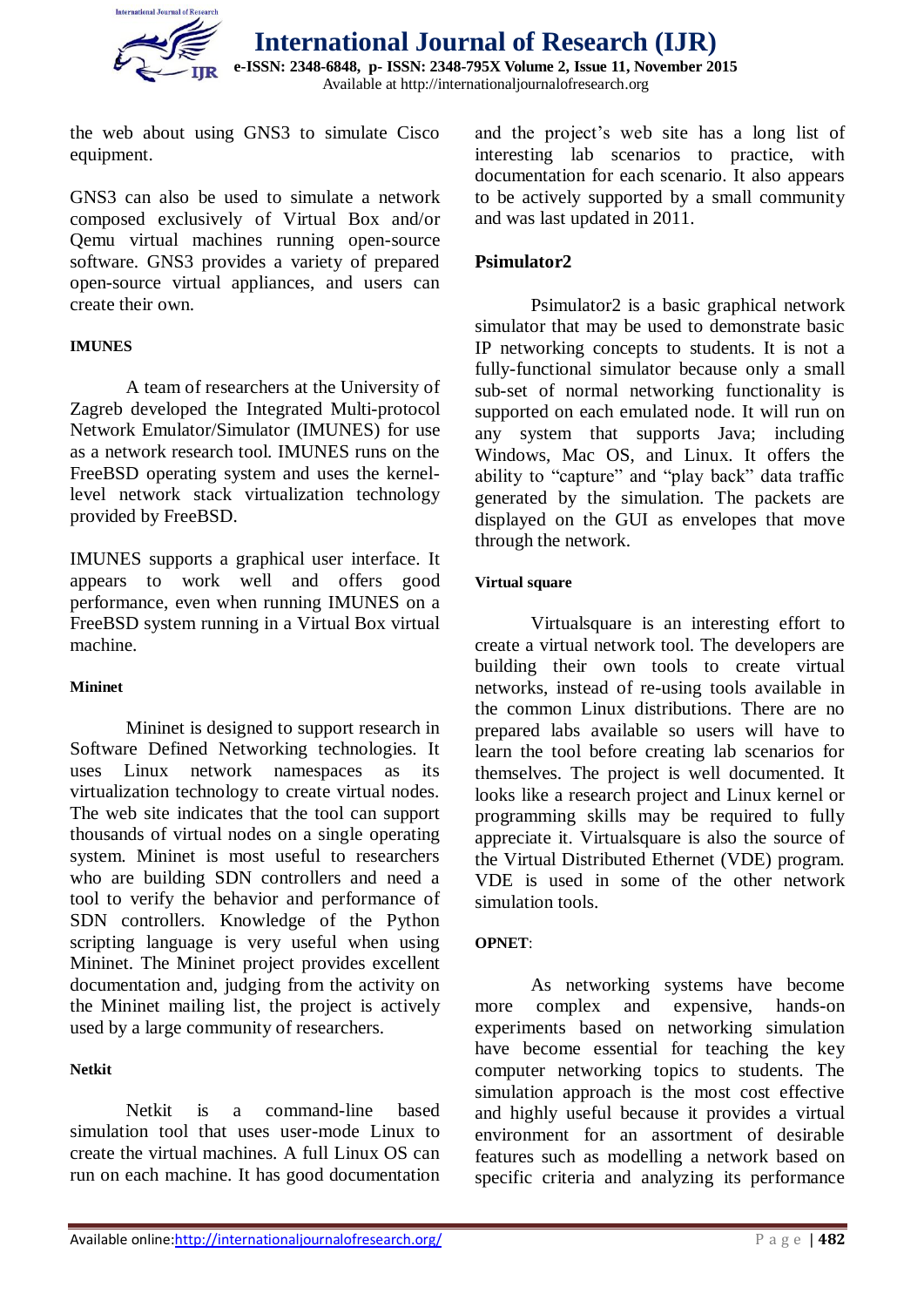

**International Journal of Research (IJR) e-ISSN: 2348-6848, p- ISSN: 2348-795X Volume 2, Issue 11, November 2015** 

Available at http://internationaljournalofresearch.org

under different scenarios with no cost. Different priorities and obstacles do not allow a small college to offer a variety of networks to its students and faculty for using them in the classrooms. As an option, they can use an invaluable tool, the OPNET™ IT Guru Academic software package that offers all the tools for network model design, simulation and analysis at a reasonable cost. OPNET software can simulate a wide variety of different networks, which are linked to each other. The student can just work from his/her PC to simulate different networks and study visually the impact of various factors (e.g., traffic load, bandwidth, data rate, etc.) on the network. With OPNET™ IT Guru, a sophisticated tool that provides analysis and modelling of network performance, users can study data message Flows, packet losses, link failures, bits errors, etc. OPNET software is very user-friendly and easy to install. The IT Guru's installation is straightforward and takes less than 15 minutes. The package has helpful Documentation that is well laid out, easy to use, and includes a large number of examples and tutorials. In addition, the product is featurerich and contains a steep learning curve. A network technician could find the product very useful in evaluating the effects of new applications and network changes without harming the production network. The laboratory exercise of this paper has been implemented by the students through the use of OPNET simulation Program in there data communication and computer networking course at technical college of Mosul. The students need little knowledge about Queuing theory , line displine how the Discrete Event Simulation works ,some basic traffic models and statistical approaches where these subjects are there syllabus course ), after install the OPNET software .The Students then work under supervision in small groups (three or four students). For each LAB exercise, the students implement the Labs analysis results with their teachers, and report writing of the lab experiment in their Group , this both help us and them to assess the efficacy of the simulation experiments in enhancing student learning, through several questions to test the students' understanding of relevant basic concepts From the students' lab feedback, we found that the

OPNET Labs benefit students in deep understanding of complicated details of actual systems, encourage active learning (group of students after ending the semester, be able to design a huge computer network for technical college and evaluate the performance of their design.

# **The purpose of using OPNET**

OPNET is the best network simulator to meet teaching

Goals for the following reasons:

- OPNET is much easier to use. It provides a Very convenient Graphic User Interface (GUI) and is very easy to learn.
- OPNET provide quality of documentation *[5]*
- OPNET meets all the needs for use in a different Data communications course *[2].*
- OPNET is also suitable for use in research OPNET can be used to model the entire network, including its routers, switches, protocols, servers, and the individual applications they support. A large range of communication systems from a single LAN to global internetworks can be supported [1].
- OPNET software (with model source code) is available for FREE to the academic research and teaching community. Students can download and install OPNET IT Guru Academic Edition at home.
- The OPNET's discrete event engine for network simulations is the fastest and most scalable commercially available solution. It usually takes just a few minutes to complete simulations of Most lab experiments OPNET has a large user community. OPNET software is used by major fortune-500

**Knowledge needed from student to be able to design and simulate a communication network** There are some basic communication building blocks that the students must understand before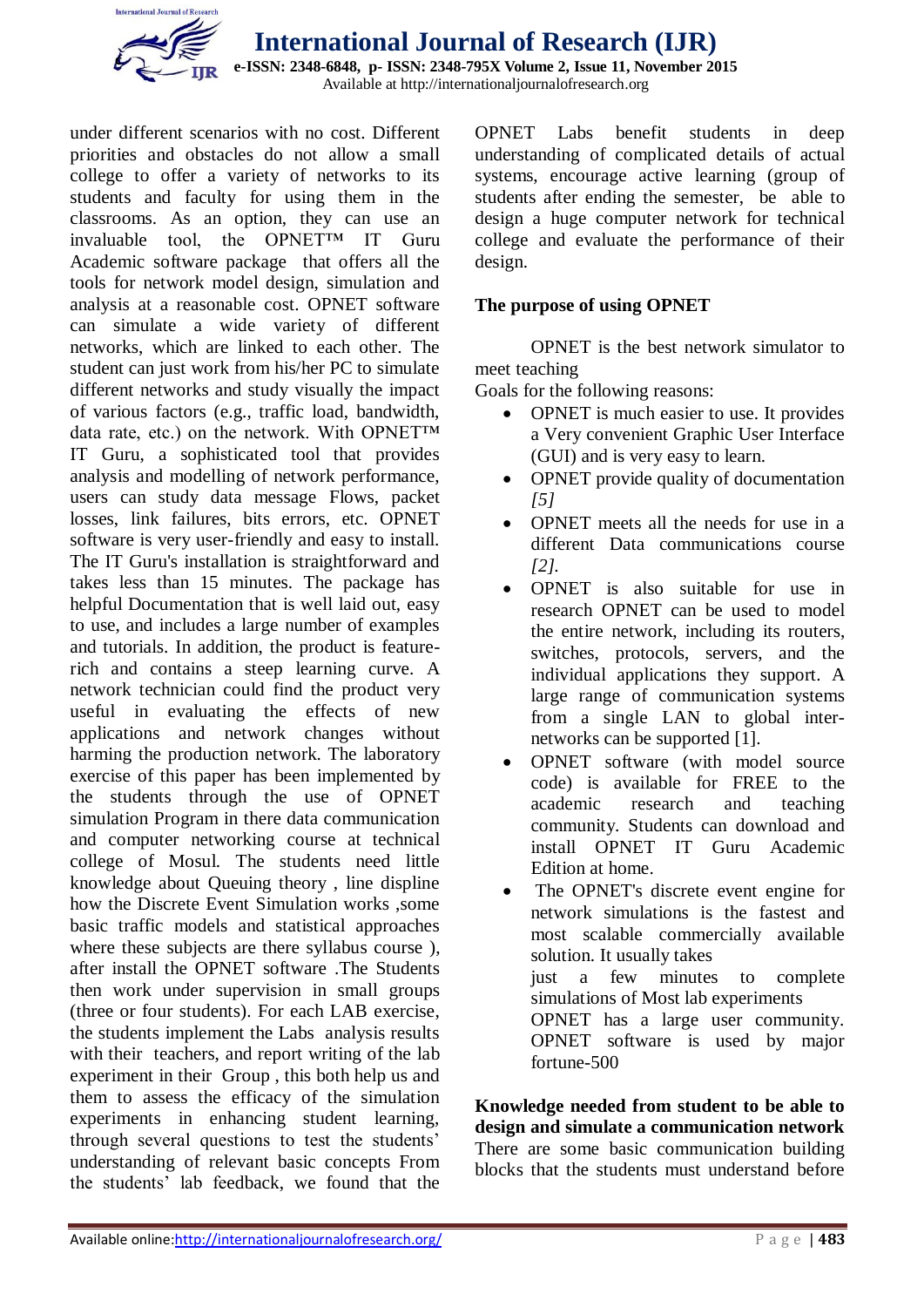

**International Journal of Research (IJR) e-ISSN: 2348-6848, p- ISSN: 2348-795X Volume 2, Issue 11, November 2015**

Available at http://internationaljournalofresearch.org

they are able to design and simulate a communication network. A basic understanding of queuing theory is required of students because it plays an important role in the design of computer communication networks and systems.

### **OPNET overview**

OPNET's IT Guru provides a Virtual Network Environment that models the behaviour of an entire network, including its routers, switches, protocols, servers, and individual applications. By working in the

Virtual Network Environment, IT managers, network and system planners, and operations staffs are empowered to diagnose difficult problems more effectively, validate changes before they are implemented, and plan for future scenarios including growth and failure *[3].*

OPNET is a discrete network simulator which contains a comprehensive development environment supporting the modeling and performance evaluation of communication networks and distributed systems *[6].*

# **NetSim**

**NetSim** is a popular [network simulation](https://en.wikipedia.org/wiki/Network_simulation) tool used for network design, planning. Various technologies such as [Wireless Sensor Networks,](https://en.wikipedia.org/wiki/Wireless_Sensor_Networks) [Wireless LAN,](https://en.wikipedia.org/wiki/Wireless_LAN) [Wi Max,](https://en.wikipedia.org/wiki/Wi_Max) [TCP,](https://en.wikipedia.org/wiki/Transmission_Control_Protocol) [IP,](https://en.wikipedia.org/wiki/Internet_Protocol) etc. are covered in NetSim.

# **Applications of Netsim**

NetSim is widely used for network design validation in

- Network R & D including custom protocol development
- Defence applications
- Railway communication networks
- Airplane sensor networks and in flight entertainment systems

#### **Custom code development**

NetSim comes with an in-built development environment, which serves as the interface between User's code and NetSim's protocol libraries and simulation kernel. Protocol libraries are available as open C code for user modification. De-bugging custom code during simulation is an advanced feature: i.e. a simulation can be started and then at user determined breakpoints in the code, users can perform single-step, step-in, step over etc. This can be carried out at various levels (depending on where the user code links) including at a per-packet interval.<sup>[\[5\]](https://en.wikipedia.org/wiki/NetSim#cite_note-5)</sup>

#### **Modeling and simulation services**

Using NetSim modeling & simulation services are provided in a variety of networking technologies and protocols including MANET, Wi-Fi, Wi-Max, IP, MPLS, WSN, QoS, VoIP etc. This can help avoid the time consuming process of programming, customization and configuration commercial simulators to meet customer specific needs.

| Name of<br><b>Simulator</b> | <b>Open</b><br><b>Source</b> | <b>Proprietary</b> | <b>User</b><br><b>Interface</b> | Ability to run<br>on Linux and<br>on free BSD | <b>Other Features</b>                                              |
|-----------------------------|------------------------------|--------------------|---------------------------------|-----------------------------------------------|--------------------------------------------------------------------|
| Cloonix                     |                              |                    | Easy to use                     |                                               | Regular update by team, team responsive to user input              |
| core                        | ✓                            |                    | Easy to ues                     |                                               | Adds new functionality as compared to Immunes<br>simulator         |
| GNS3                        | ✓                            |                    | Large user<br>base              |                                               | Supports Cisco and Juniper software                                |
| Opnet                       |                              |                    | Much easier<br>to use           |                                               | Meets all needs for use in a differed data communication<br>course |
| Netsim                      |                              |                    | Not easy to                     |                                               | Used for network design validation in network R& D                 |

#### **Summary table for network simulation tools**